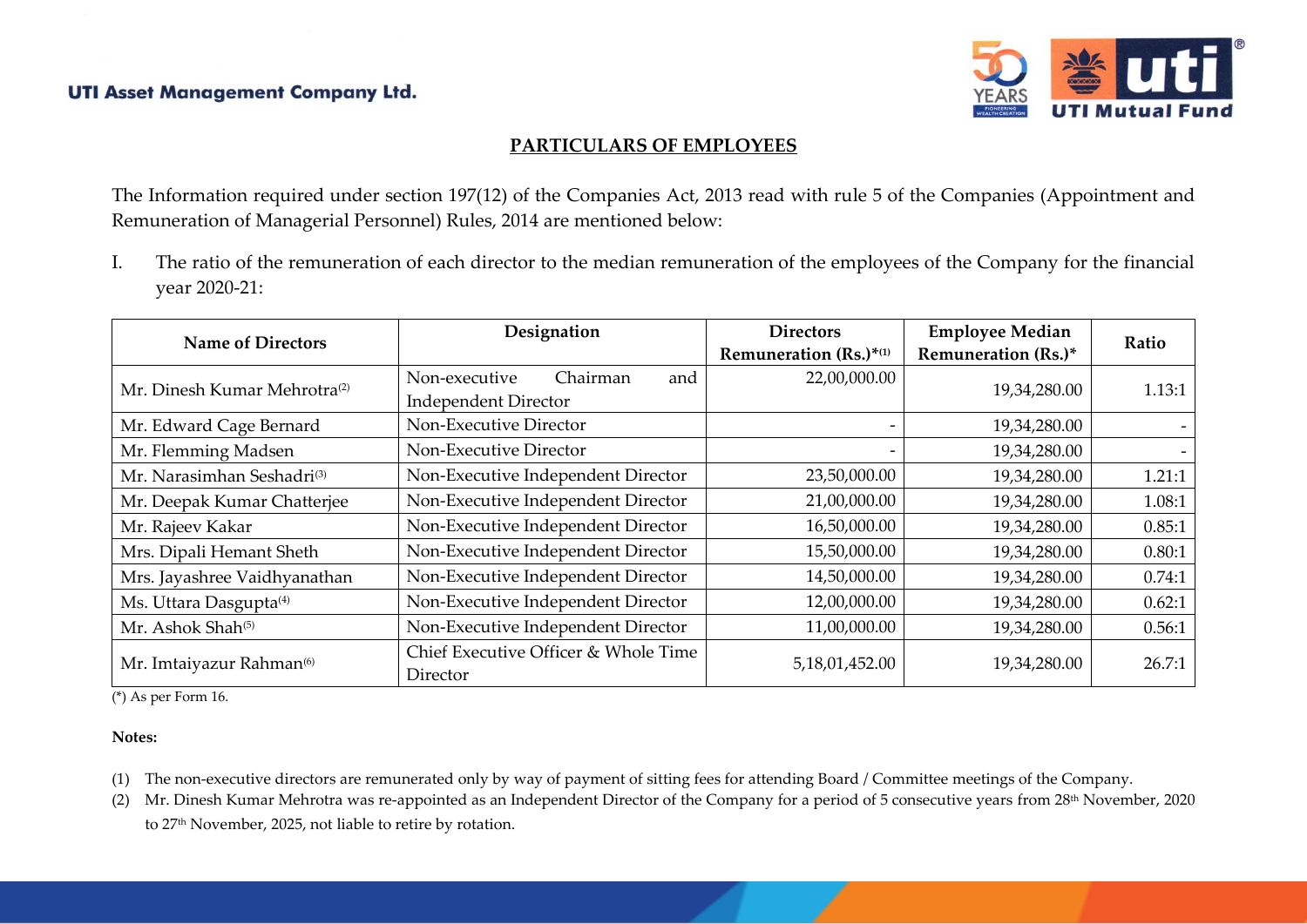

- (3) Mr. Narasimhan Seshadri was re-appointed as an Independent Director of the Company for a period of 5 consecutive years from 28<sup>th</sup> November, 2020 to 27th November, 2025, not liable to retire by rotation.
- (4) Ms. Uttara Dasgupta ceased to be an Independent Director of the Company with effect from the conclusion of the 17<sup>th</sup> Annual General Meeting held on 27th November, 2020.
- (5) Mr. Ashok Shah had resigned from the directorship of the Company with effect from the conclusion of the 17<sup>th</sup> Annual General Meeting held on  $27<sup>th</sup>$ November, 2020.
- (6) Mr. Imtaiyazur Rahman was appointed as Whole Time Director at Annual General Meeting of the Company held on  $22<sup>nd</sup>$  August, 2019 for a period of three years w.e.f. 23<sup>rd</sup> August, 2019 till 22<sup>nd</sup> August, 2022, not liable to retire by rotation. Further, the Board of Directors at its meeting held on 12<sup>th</sup> June, 2020, based on the recommendation of Nomination & Remuneration Committee, designated Mr. Imtaiyazur Rahman as Chief Executive Officer of the Company with effect from 13<sup>th</sup> June, 2020 for a period of 2 years.
- II. The percentage increase in remuneration of Chief Executive Officer & Whole Time Director, Chief Financial Officer, Company Secretary in the financial year 2020-21:

| <b>Name</b>                          | Designation                                   | $\%$ Increase in remuneration* |
|--------------------------------------|-----------------------------------------------|--------------------------------|
| Mr. Imtaiyazur Rahman <sup>(1)</sup> | Chief Executive Officer & Whole Time Director | 14%                            |
| Mr. Surojit Saha                     | Chief Financial Officer                       | $0\%$                          |
| Mr. Arvind Patkar                    | Company Secretary                             | 23%                            |

(\*) As per Form 16.

Notes:

- (1) Mr. Imtaiyazur Rahman was appointed as Whole Time Director at Annual General Meeting of the Company held on 22<sup>nd</sup> August, 2019 for a period of three years w.e.f. 23<sup>rd</sup> August, 2019 till 22<sup>nd</sup> August, 2022, not liable to retire by rotation. Further, the Board of Directors at its meeting held on 12<sup>th</sup> June, 2020, based on the recommendation of Nomination & Remuneration Committee, designated Mr. Imtaiyazur Rahman as Chief Executive Officer of the Company with effect from 13<sup>th</sup> June, 2020 for a period of 2 years.
- III. The number of permanent employees on the rolls of the Company as on 31st March, 2021 was 1441 Employees.
- IV. The percentage increase in the median remuneration of employees in the financial year 2020-21 is 28 %.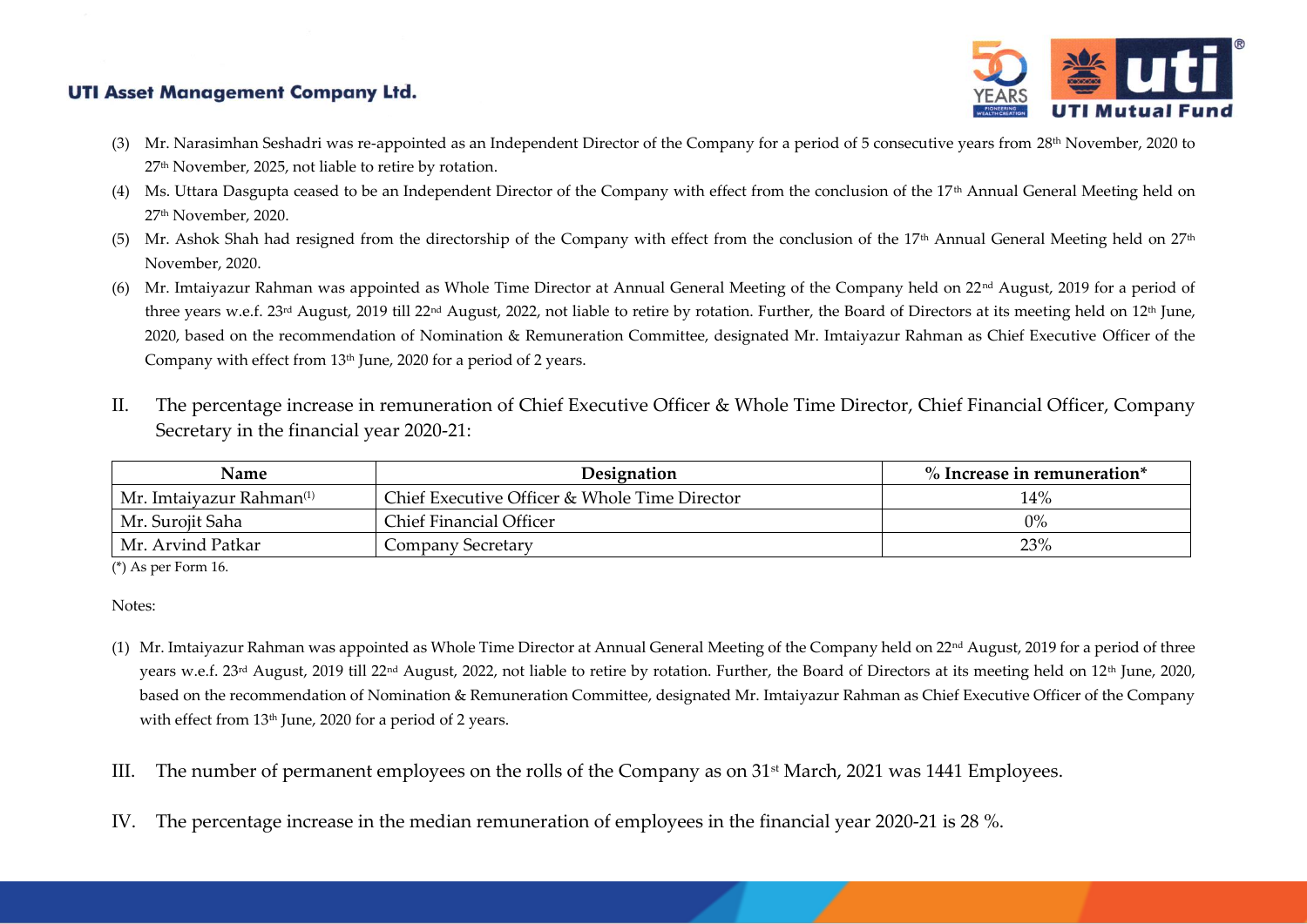

- V. During the year, the average percentage increase in remuneration of Chief Executive Officer & Whole Time Director / Acting Chief Executive Officer & Whole Time Director was 14 % and the average percentage increase in remuneration of Employees excluding Chief Executive Officer & Whole Time Director / Acting Chief Executive Officer & Whole Time Director was 11 %.
- VI. It is affirmed that the remuneration is as per the Compensation Policy of the Company.
- VII. Details of top ten employees in terms of remuneration drawn as per Rule 5(2) of Companies (Appointment and Remuneration of Managerial Personnel) Rules, 2014 during the financial year 2020-21:

| Name of the<br>Employee       | Designation of the<br>employee                                                | Remuneration<br>Paid $(Rs.)^*$ | Qualification              | Experience<br>(in years) | Date of<br>employment | Age<br>(in<br>years) | Last<br>employment     |
|-------------------------------|-------------------------------------------------------------------------------|--------------------------------|----------------------------|--------------------------|-----------------------|----------------------|------------------------|
| Mr. Imtaiyazur<br>Rahman      | Chief Executive Officer &<br><b>Whole-time Director</b>                       | 5,18,01,452                    | <b>BSC/ICWA/ICSI/ CPAC</b> | 32                       | 07/03/2003            | 57                   | UTI ISL                |
| Vetri M<br>Mr.<br>Subramaniam | Group President - Equity                                                      | 4,03,28,941                    | <b>BCOM/PGDM</b>           | 29                       | 23/01/2017            | 51                   | Invesco AMC<br>Ltd     |
| Mr. Amandeep<br>S Chopra      | Group President -<br>Fixed<br>Income                                          | 2,51,29,448                    | <b>BSC/MBA</b>             | 27                       | 27/06/1994            | 50                   | $\overline{a}$         |
| Mr. Ajay Tyagi                | Executive Vice President -<br>broad<br>Equity<br>&<br>based<br>Offshore Funds | 1,82,98,395                    | <b>BBA/MFC/DBF</b>         | 22                       | 11/05/2000            | 44                   |                        |
| Swati A<br>Ms.<br>Kulkarni    | Executive Vice President -<br>Equity                                          | 1,72,59,232                    | <b>BCOM/MFM/CFA</b>        | 37                       | 27/03/1992            | 56                   | Reliance<br>Industries |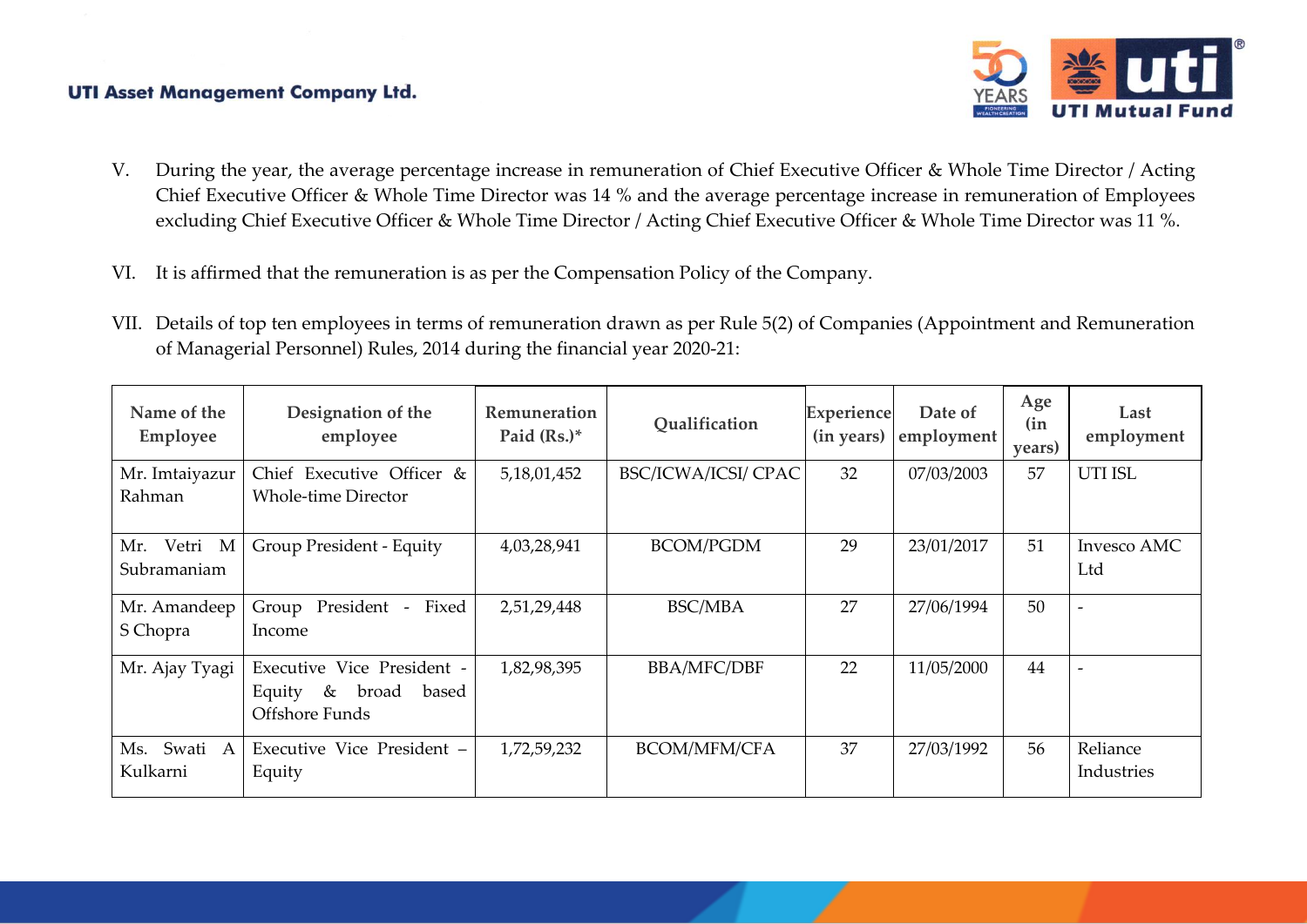

| Mr.<br>Debasish<br>Mohanty      | President                                                               | 1,55,14,565 | BA/MA/MPHIL/CWM     | 35 | 14/02/1986 | 57 |                            |
|---------------------------------|-------------------------------------------------------------------------|-------------|---------------------|----|------------|----|----------------------------|
| Mr.<br>Gaurav<br>Suri           | Vice<br>Senior<br>Executive<br>President - Head Marketing<br>& Products | 1,53,94,190 | <b>BE/PGDBM</b>     | 27 | 23/04/2007 | 50 | Metlife                    |
| Mr. Sanjay R<br>Dongre          | Executive Vice President -<br>Equity                                    | 1,43,80,452 | <b>BE/PGDM</b>      | 27 | 08/08/1994 | 52 |                            |
| Mr.<br>Vinay<br>Lakhotia        | <b>Head Operations</b>                                                  | 1,10,82,694 | <b>B.Com/CA/CFA</b> | 22 | 15/07/1999 | 45 |                            |
| Trivedi<br>Mr.<br>Sachin Dinesh | Senior<br>Vice<br>President<br>Equity & Research                        | 1,07,69,518 | <b>BCOM/MMS/CFA</b> | 24 | 01/06/2001 | 43 | Kambeshwar<br>Construction |

(\*) As per Form 16.

VIII. Details of employees (other than those mentioned above) employed throughout the financial year 2020-21 and drawing remuneration above Rs. 1.02 crore per annum:

| Name of the<br>Employee | Designation of the<br>employee | Remuneration<br>Paid $(Rs.)^*$ | Qualifications   | Experience<br>(in years) | Date of<br>employment | Age<br>(in<br><i>vears</i> | Last<br>employment |
|-------------------------|--------------------------------|--------------------------------|------------------|--------------------------|-----------------------|----------------------------|--------------------|
| Mr.<br>Surojit          | <b>Chief Financial Officer</b> | 1,03,29,425                    | B.Com/M.Com/ICWA | 33                       | 05/12/1990            | 55                         | National           |
| Saha                    |                                |                                |                  |                          |                       |                            | Insurance          |
|                         |                                |                                |                  |                          |                       |                            | Company            |
|                         |                                |                                |                  |                          |                       |                            | Limited            |